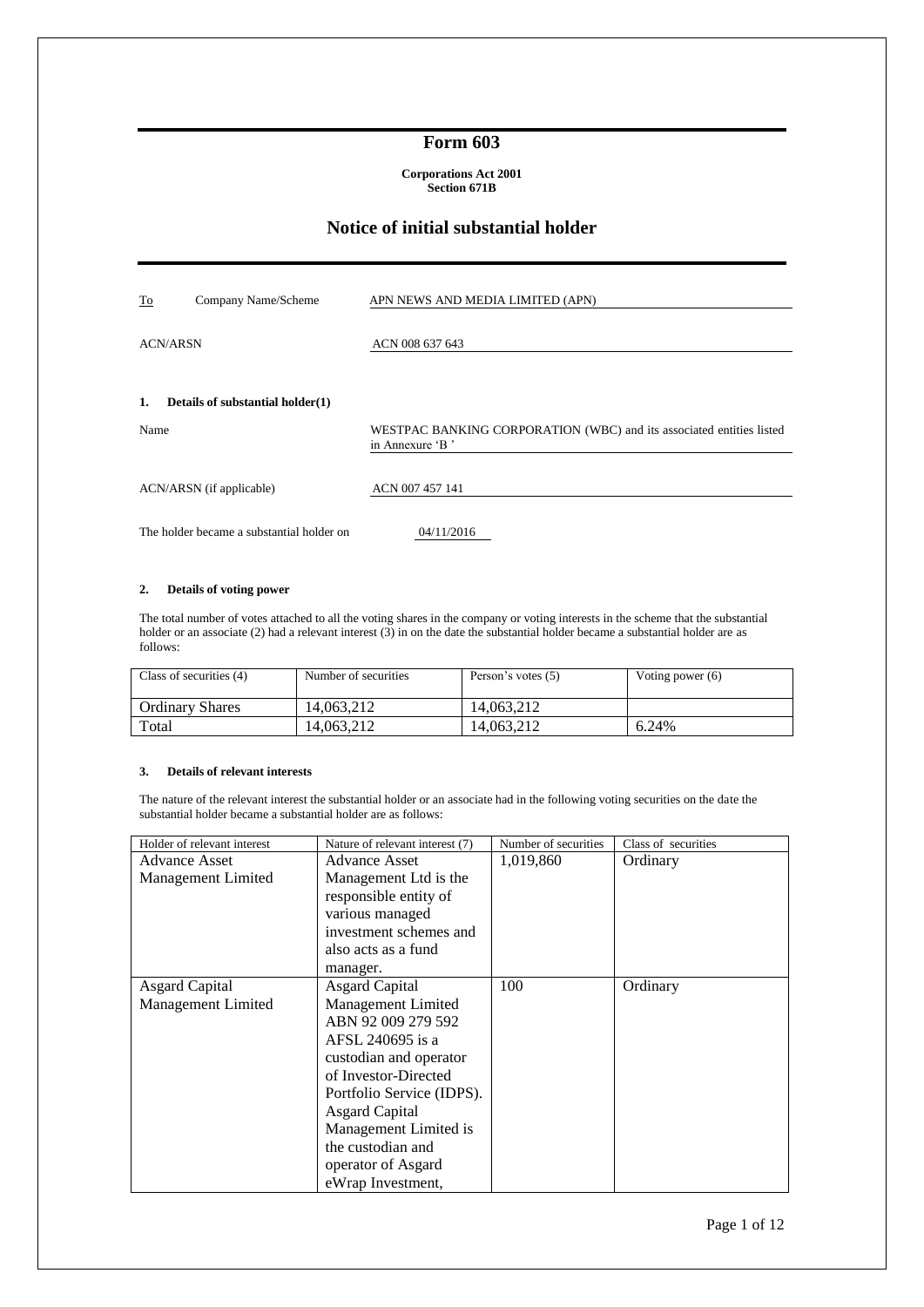|                            | Asgard Funds Account,          |           |          |
|----------------------------|--------------------------------|-----------|----------|
|                            | LifeForce eWrap                |           |          |
|                            | <b>Investment and Personal</b> |           |          |
|                            | Choice Private eWrap           |           |          |
|                            | Investment Account.            |           |          |
| <b>BT Funds Management</b> | <b>BT</b> Funds Management     | 118,603   | Ordinary |
| (NZ) Limited               | (NZ) Limited is the            |           |          |
|                            | manager of various             |           |          |
|                            |                                |           |          |
|                            | superannuation funds,          |           |          |
|                            | institutional investor         |           |          |
|                            | portfolios and unit trusts     |           |          |
|                            | and, in that capacity, can     |           |          |
|                            | exercise the power to          |           |          |
|                            | vote or dispose of the         |           |          |
|                            | shares.                        |           |          |
|                            |                                |           |          |
| <b>BT Funds Management</b> | <b>BT Funds Management</b>     | 69,945    | Ordinary |
| Limited                    | Limited is the manager         |           |          |
|                            | of various                     |           |          |
|                            | superannuation funds,          |           |          |
|                            | institutional investor         |           |          |
|                            | portfolios and unit trusts     |           |          |
|                            |                                |           |          |
|                            | and, in that capacity, can     |           |          |
|                            | exercise the power to          |           |          |
|                            | vote or dispose of the         |           |          |
|                            | shares.                        |           |          |
| <b>BT Funds Management</b> | <b>BT Funds Management</b>     | 1,185,894 | Ordinary |
| No.2 Limited               | No 2 Limited is or may         |           |          |
|                            | be the Manager of              |           |          |
|                            | various Superannuation         |           |          |
|                            |                                |           |          |
|                            | funds, Institutional           |           |          |
|                            | investor portfolios and        |           |          |
|                            | unit trusts and, in that       |           |          |
|                            | capacity, can exercise         |           |          |
|                            | the power to vote or           |           |          |
|                            | dispose of the shares.         |           |          |
| <b>BT</b> Investment       | <b>BT</b> Investment           | 7,913,443 | Ordinary |
|                            |                                |           |          |
| Management (Fund           | Management (Fund               |           |          |
| Services) Limited          | Services) Limited is the       |           |          |
|                            | responsible entity of          |           |          |
|                            | various managed                |           |          |
|                            | investment schemes and,        |           |          |
|                            | in that capacity, can          |           |          |
|                            | exercise the power to          |           |          |
|                            |                                |           |          |
|                            | vote or dispose of the         |           |          |
|                            | shares.                        |           |          |
| <b>BT</b> Investment       | <b>BT</b> Investment           | 3,752,202 | Ordinary |
| Management                 | Management                     |           |          |
| (Institutional) Limited    | (Institutional) Limited        |           |          |
|                            | (previously known as BT        |           |          |
|                            | <b>Investment Management</b>   |           |          |
|                            | (RE) Limited) is the fund      |           |          |
|                            |                                |           |          |
|                            | manager of various             |           |          |
|                            | superannuation funds,          |           |          |
|                            | institutional investor         |           |          |
|                            | portfolios and unit trusts     |           |          |
|                            | and, in that capacity, can     |           |          |
|                            | exercise the power to          |           |          |
|                            | vote or dispose of the         |           |          |
|                            | shares.                        |           |          |
|                            |                                |           |          |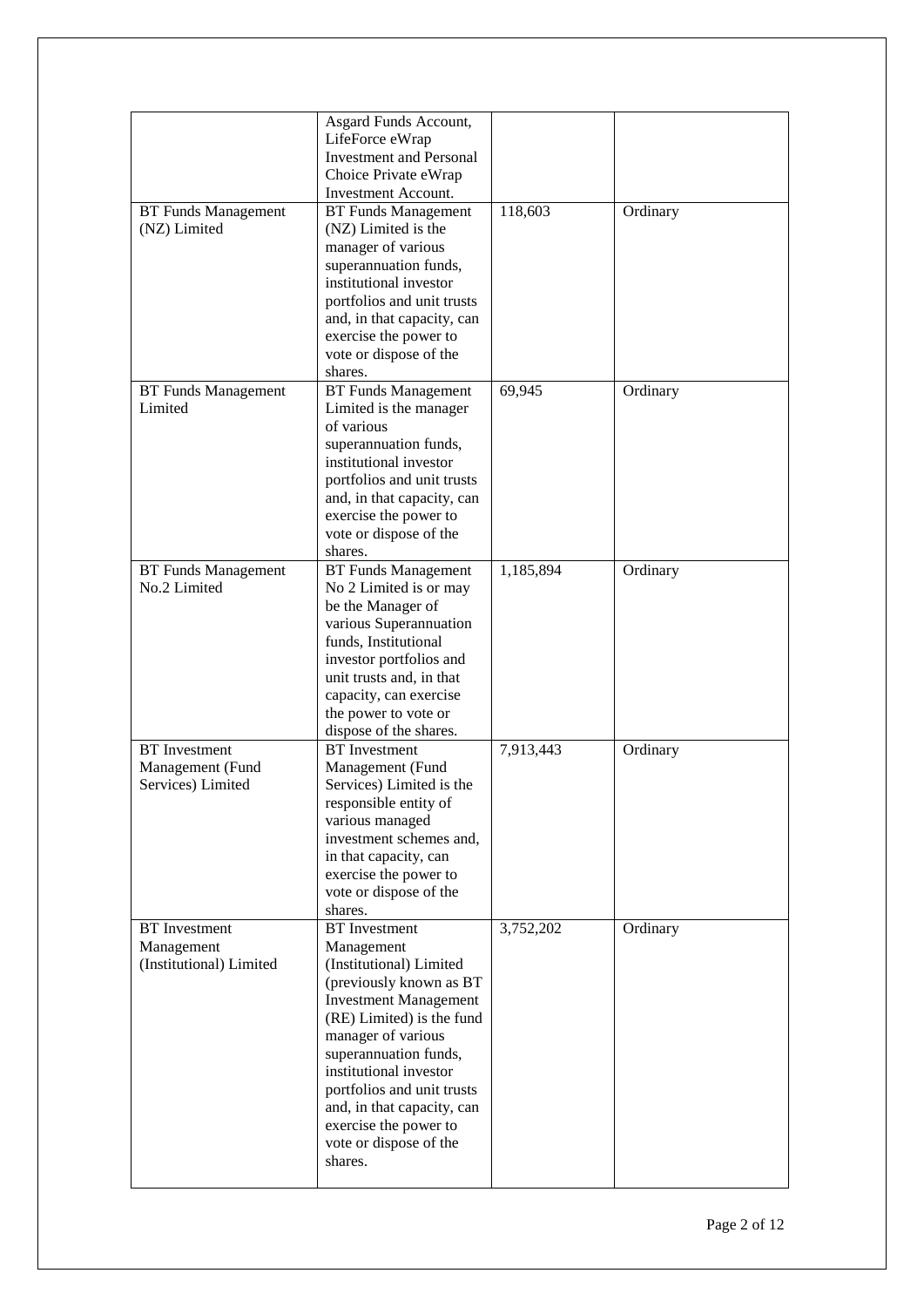| Westpac RE Limited | Westpac RE Limited is      | 3,165 | Ordinary |
|--------------------|----------------------------|-------|----------|
|                    | the manager of various     |       |          |
|                    | superannuation funds,      |       |          |
|                    | institutional investor     |       |          |
|                    | portfolios and unit trusts |       |          |
|                    | and, in that capacity, can |       |          |
|                    | exercise the power to      |       |          |
|                    | vote or dispose of the     |       |          |
|                    | shares.                    |       |          |

# **4. Details of present registered holders**

The persons registered as holders of the securities referred to in paragraph 3 above are as follows:

| Holder of relevant interest                                   | Registered holder of<br>securities                                                                       | Persons entitled to be<br>registered as holder (8) | Class and number of<br>securities |
|---------------------------------------------------------------|----------------------------------------------------------------------------------------------------------|----------------------------------------------------|-----------------------------------|
| <b>Asgard Capital</b><br>Management Limited                   | <b>Asgard Capital</b><br>Management Limited                                                              | See Annexure 'A'                                   | 100<br>Ordinary                   |
| Westpac RE Limited                                            | <b>HSBC</b> Custody<br>Nominees (Australia)<br>Limited.                                                  | See Annexure 'A'                                   | 3,165<br>Ordinary                 |
| <b>BT Funds Management</b><br>Limited                         | <b>HSBC</b> Custody<br>Nominees (Australia)<br>Limited.<br><b>BT</b> Portfolio Services<br>Limited       | See Annexure 'A'                                   | 69,945<br>Ordinary                |
| <b>BT</b> Funds Management<br>(NZ) Limited                    | <b>Guardian Nominees</b><br>No.2 Ltd                                                                     | See Annexure 'A'                                   | 118,603<br>Ordinary               |
| <b>Advance Asset</b><br>Management Limited                    | <b>HSBC</b> Custody<br>Nominees (Australia)<br>Limited.                                                  | See Annexure 'A'                                   | 1,019,860<br>Ordinary             |
| <b>BT Funds Management</b><br>No.2 Limited                    | <b>HSBC</b> Custody<br>Nominees (Australia)<br>Limited.                                                  | See Annexure 'A'                                   | 1,185,894<br>Ordinary             |
| <b>BT</b> Investment<br>Management<br>(Institutional) Limited | Australia and New<br><b>Zealand Banking</b><br>Group Limited<br><b>State Street Australia</b><br>Limited | See Annexure 'A'                                   | 3,752,202<br>Ordinary             |
| <b>BT</b> Investment<br>Management (Fund<br>Services) Limited | <b>HSBC</b> Custody<br>Nominees (Australia)<br>Limited.                                                  | See Annexure 'A'                                   | 7,913,443<br>Ordinary             |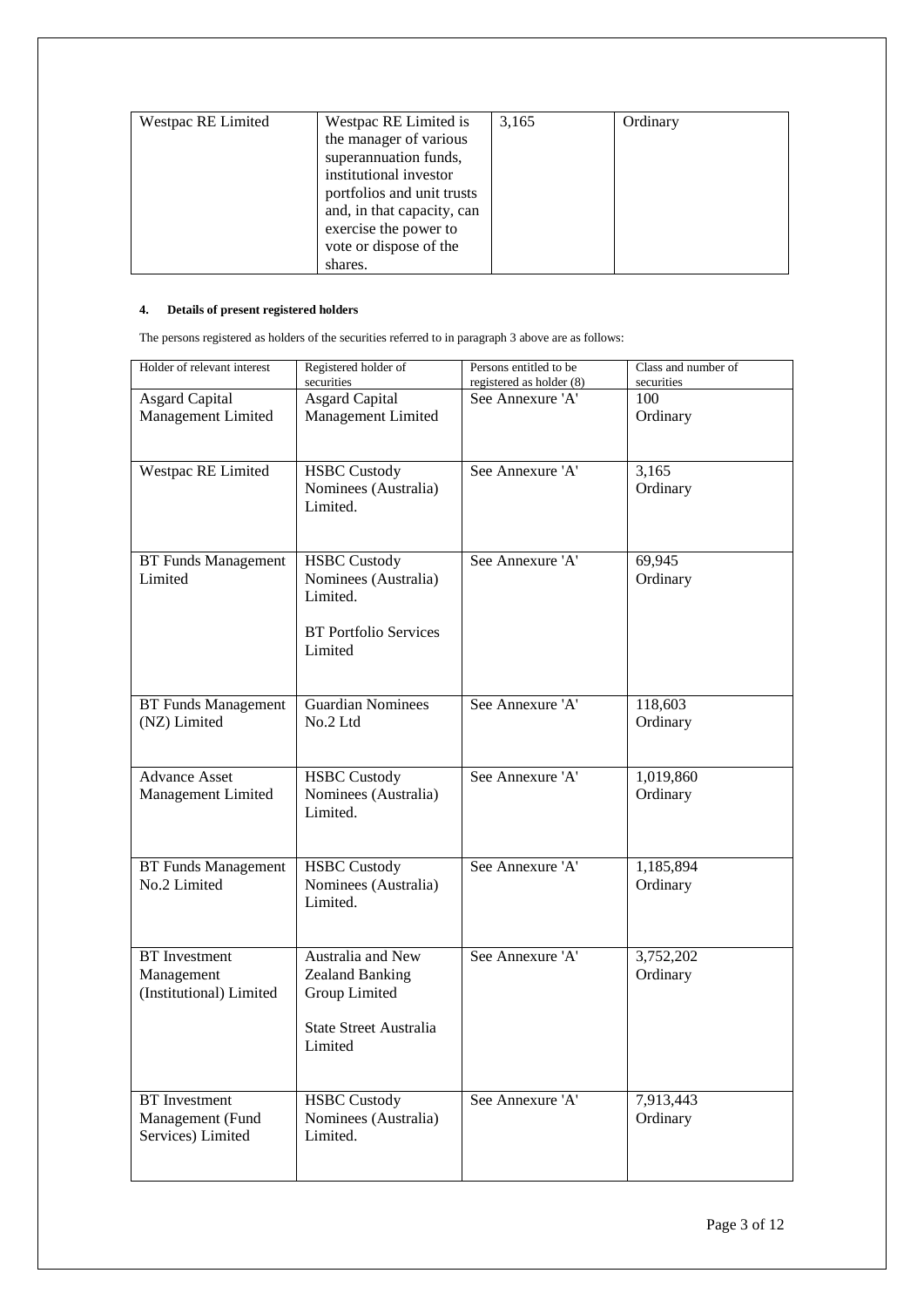### **5. Consideration**

The consideration paid for each relevant interest referred to in paragraph 3 above, and acquired in the four months prior to the day that the substantial holder became a substantial holder is as follows:

| Holder of relevant | Date of acquisition | Consideration (9) |          | Class and number of |
|--------------------|---------------------|-------------------|----------|---------------------|
| interest           |                     | `ash              | Non-cash | securities          |
| WBC & associates   | See Annexure        | See -<br>Annexure |          | See Annexure        |

#### **6. Associates**

The reasons the persons named in paragraph 3 above are associates of the substantial holder are as follows:

| Name and ACN/ARSN (if applicable) | Nature of association |
|-----------------------------------|-----------------------|
|                                   |                       |

### **7. Addresses**

The addresses of persons named in this form are as follows:

| Name                                                | <b>Address</b>                                                           |
|-----------------------------------------------------|--------------------------------------------------------------------------|
| <b>Westpac Banking Corporation (WBC)</b>            | Level 20, Westpac Place, 275 Kent Street, Sydney<br><b>NSW 2000</b>      |
| <b>Asgard Capital Management Limited</b>            | Level 20, Westpac Place, 275 Kent Street, Sydney<br><b>NSW 2000</b>      |
| <b>Westpac RE Limited</b>                           | Level 20, Westpac Place, 275 Kent Street, Sydney<br><b>NSW 2000</b>      |
| <b>BT Funds Management Limited</b>                  | Level 20, Westpac Place, 275 Kent Street, Sydney<br><b>NSW 2000</b>      |
| BT Funds Management (NZ) Limited                    | Westpac On Takutai Square 16 Takutai Square<br>Auckland 1010 New Zealand |
| Advance Asset Management Limited                    | Level 20, Westpac Place, 275 Kent Street, Sydney<br><b>NSW 2000</b>      |
| BT Funds Management No.2 Limited                    | Level 20, Westpac Place, 275 Kent Street, Sydney<br><b>NSW 2000</b>      |
| BT Investment Management (Institutional)<br>Limited | Level 14, Chifley Tower, 2 Chifley Square,<br>Sydney NSW 2000            |
| BT Investment Management (Fund Services)<br>Limited | Level 14, Chifley Tower, 2 Chifley Square,<br>Sydney NSW 2000            |
| APN NEWS AND MEDIA LIMITED (APN)                    | The Company Secretary<br>APN NEWS AND MEDIA LIMITED (APN)                |
|                                                     | Level 4, 100 William Street<br>Sydney NSW 2011                           |
|                                                     | Tel No: 02 9333 4999                                                     |

# **Signature**

Print name Tim Hartin Capacity Company Secretary

Sign here Date 08/11/2016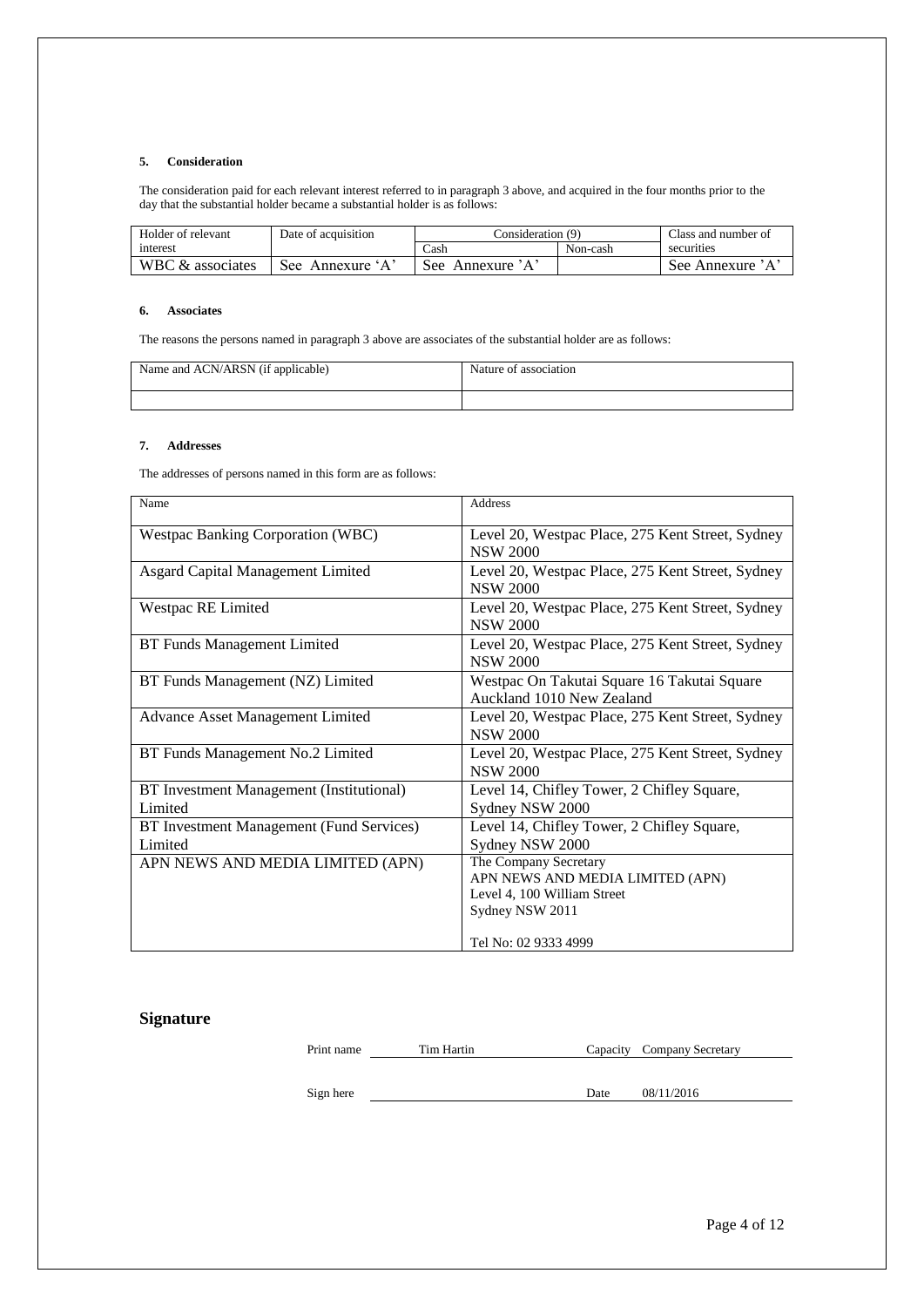### **DIRECTIONS**

- (1) If there are a number of substantial holders with similar or related relevant interests (e.g. a corporation and its related corporations, or the manager and trustee of an equity trust), the names could be included in an annexure to the form. If the relevant interests of a group of persons are essentially similar, they may be referred to throughout the form as a specifically named group if the membership of each group, with the names and addresses of members, is clearly set out in paragraph 7 of the form.
- (2) See the definition of "associate" in section 9 of the Corporations Act 2001.
- (3) See the definition of "relevant interest" in sections 608 and 671B(7) of the Corporations Act 2001.
- (4) The voting shares of a company constitute one class unless divided into separate classes.
- (5) The total number of votes attached to all the voting shares in the company or voting interests in the scheme (if any) that the person or an associate has a relevant interest in.
- (6) The person's votes divided by the total votes in the body corporate scheme multiplied by 100.
- (7) Include details of:
	- (a) any relevant agreement or other circumstances by which the relevant interest was acquired. If subsection 671B(4) applies, a copy of any document setting out the terms of any relevant agreement, and with a statement by the person giving full and accurate details of any contract, scheme or arrangement, must accompany this form, together with a written statement certifying this contract, scheme or arrangement; and
	- (b) any qualification of the power of a person to exercise, control the exercise of, or influence the exercise of, the voting powers or disposal of the securities to which the relevant interest relates (indicating clearly the particular securities to which the qualification applies).

See the definition of "relevant agreement" in section 9 of the Corporations Act 2001.

- (8) If the substantial holder is unable to determine the identity of the person (e.g. if the relevant interest arises because of an option) write "unknown".
- (9) Details of the consideration must include any and all benefits, money and other, that any person from whom a relevant interest was acquired has, or may, become entitled to receive in relation to that acquisition. Details must be included even if the benefit is conditional on the happening or not of a contingency. Details must be included of any benefit paid on behalf of the substantial holder or its associate in relation to the acquisitions, even if they are not paid directly to the person from whom the relevant interest was acquired.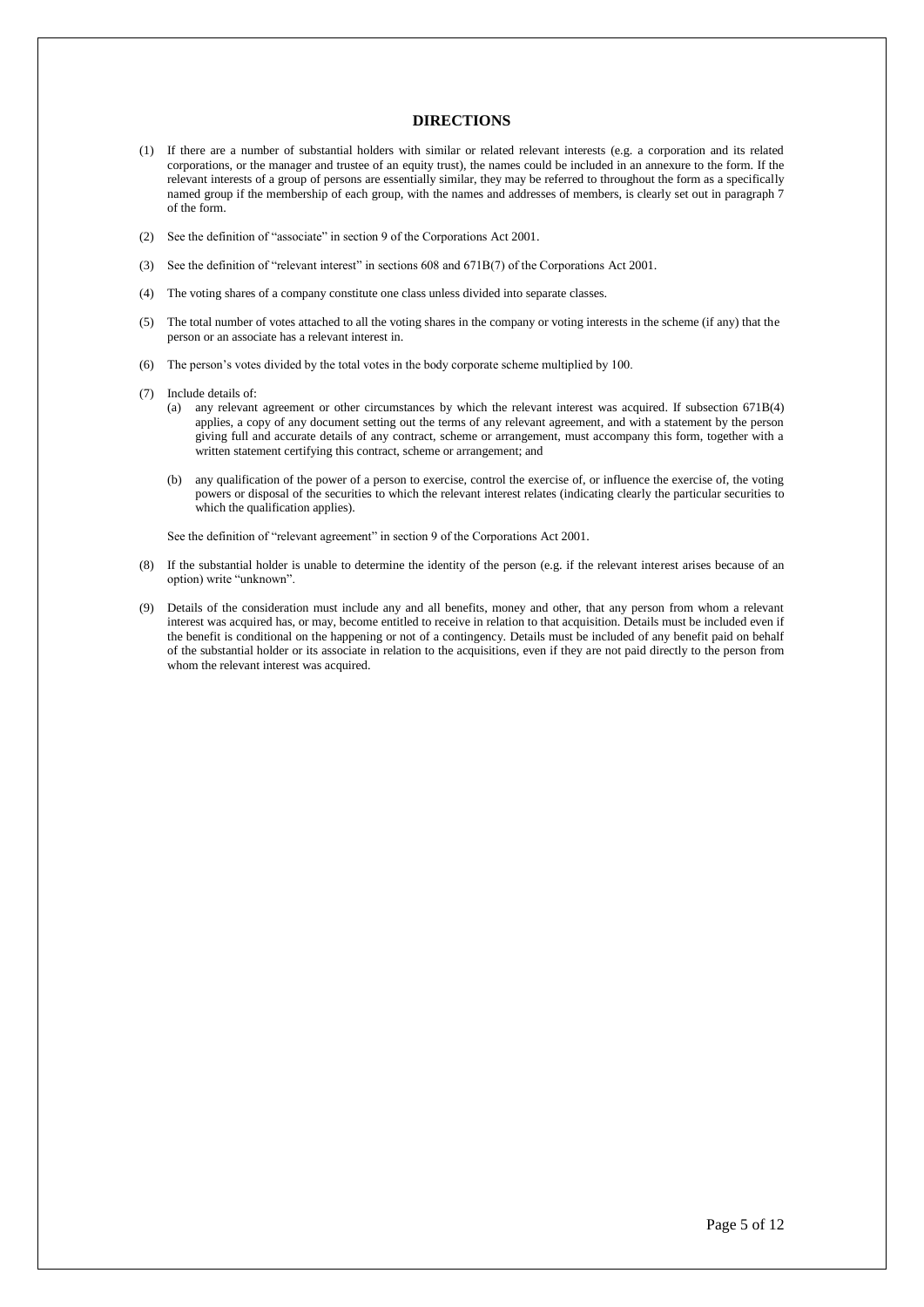### **ANNEXURE A**

This is annexure 'A' referred to in Form 603, Notice of initial substantial holder, lodged for Westpac Banking Corporation ACN 007 457 141 and its associated entities.

Tim Hartin – Company Secretary, Westpac Banking Corporation – 08/11/2016

Sales & Purchases for the period : 4/07/2016 to 4/11/2016 SECURITY: APN

|            | <b>Advance Asset Management Limited</b>    |           |                      |                            |
|------------|--------------------------------------------|-----------|----------------------|----------------------------|
| Date       | <b>Registered Company</b>                  | Quantity  | Consideration        | <b>Class of Securities</b> |
| 27/10/2016 | HSBC Custody Nominees (Australia) Limited. | 33,148    | 81,212.60            | Ordinary                   |
| 2/11/2016  | HSBC Custody Nominees (Australia) Limited. | 22.888    | 0.00                 | Ordinary                   |
| 4/11/2016  | HSBC Custody Nominees (Australia) Limited. | 124,363   | 0.00                 | Ordinary                   |
| 4/11/2016  | HSBC Custody Nominees (Australia) Limited. | 152,559   | 0.00                 | Ordinary                   |
|            | <b>Total</b>                               | 332,958   | 81,212.60            | Ordinary                   |
|            | Advance Asset Management Limited Total :   | 332,958   | 81,212.60            |                            |
|            | <b>Asgard Capital Management Limited</b>   |           |                      |                            |
| Date       | <b>Registered Company</b>                  | Quantity  | <b>Consideration</b> | <b>Class of Securities</b> |
| 12/09/2016 | Asgard Capital Management Limited          | 864       | 2,998.08             | Ordinary                   |
| 13/09/2016 | Asgard Capital Management Limited          | $-864$    | $-3,041.28$          | Ordinary                   |
| 3/11/2016  | Asgard Capital Management Limited          | 28        | 0.00                 | Ordinary                   |
|            | Total                                      | 28        | $-43.20$             | Ordinary                   |
|            | Asgard Capital Management Limited Total:   | 28        | $-43.20$             |                            |
|            | <b>BT Funds Management Limited</b>         |           |                      |                            |
| Date       | <b>Registered Company</b>                  | Quantity  | Consideration        | <b>Class of Securities</b> |
| 14/09/2016 | Asgard Capital Management Limited          | $-1,905$  | $-6,591.30$          | Ordinary                   |
|            | <b>Total</b>                               | $-1,905$  | -6,591.30            | Ordinary                   |
| Date       | <b>Registered Company</b>                  | Quantity  | <b>Consideration</b> | <b>Class of Securities</b> |
| 22/07/2016 | <b>BT Portfolio Services Limited</b>       | 3,698     | 15,004.64            | Ordinary                   |
| 30/08/2016 | <b>BT Portfolio Services Limited</b>       | $-429$    | $-1,546.67$          | Ordinary                   |
| 24/10/2016 | <b>BT Portfolio Services Limited</b>       | 3,245     | 10,912.94            | Ordinary                   |
|            | Total                                      | 6,514     | 24,370.90            | Ordinary                   |
|            | <b>BT Funds Management Limited Total:</b>  | 4,609     | 17,779.60            |                            |
|            | <b>BT Funds Management No.2 Limited</b>    |           |                      |                            |
| Date       | <b>Registered Company</b>                  | Quantity  | <b>Consideration</b> | <b>Class of Securities</b> |
| 4/07/2016  | HSBC Custody Nominees (Australia) Limited. | $-480$    | $-1,900.80$          | Ordinary                   |
| 4/07/2016  | HSBC Custody Nominees (Australia) Limited. | $-5,371$  | -21,269.16           | Ordinary                   |
| 4/07/2016  | HSBC Custody Nominees (Australia) Limited. | $-1,925$  | $-7,623.00$          | Ordinary                   |
| 5/07/2016  | HSBC Custody Nominees (Australia) Limited. | $-11,319$ | -44,596.86           | Ordinary                   |
| 25/08/2016 | HSBC Custody Nominees (Australia) Limited. | $-10,988$ | -43,622.36           | Ordinary                   |
| 25/08/2016 | HSBC Custody Nominees (Australia) Limited. | $-5,932$  | $-23,550.04$         | Ordinary                   |
| 25/08/2016 | HSBC Custody Nominees (Australia) Limited. | $-12,112$ | $-48,084.64$         | Ordinary                   |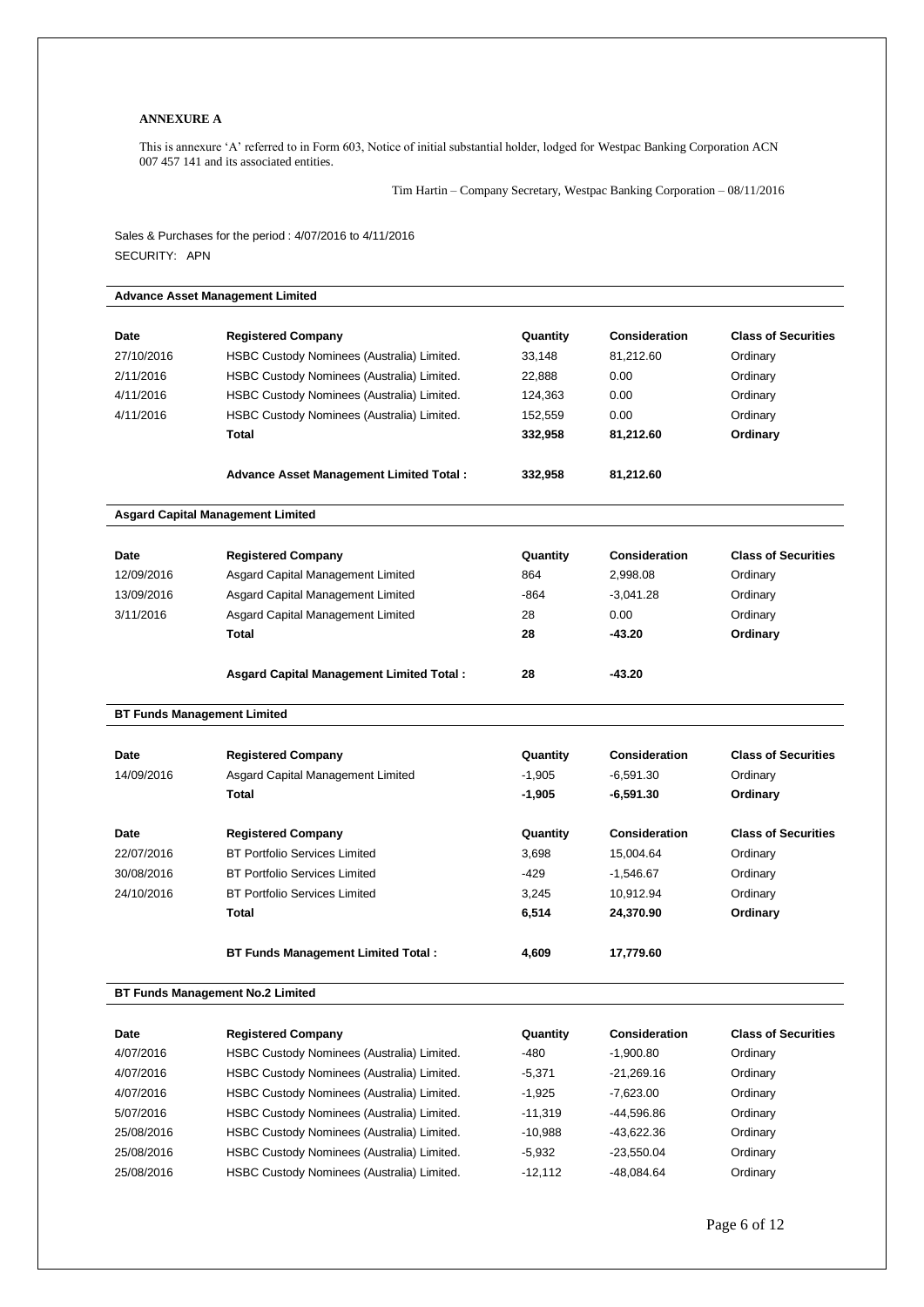| <b>BT Funds Management No.2 Limited Total:</b> | 448.047   | 21.680.81     |          |  |
|------------------------------------------------|-----------|---------------|----------|--|
| Total                                          | 448.047   | 21.680.81     | Ordinary |  |
| HSBC Custody Nominees (Australia) Limited.     | 340.964   | 0.00          | Ordinary |  |
| HSBC Custody Nominees (Australia) Limited.     | 92.752    | 0.00          | Ordinary |  |
| HSBC Custody Nominees (Australia) Limited.     | 49,157    | 170.574.79    | Ordinary |  |
| HSBC Custody Nominees (Australia) Limited.     | 3.881     | 14.592.56     | Ordinary |  |
| HSBC Custody Nominees (Australia) Limited.     | 48.748    | 183,292.48    | Ordinary |  |
| HSBC Custody Nominees (Australia) Limited.     | $-1.765$  | -7.007.05     | Ordinary |  |
| HSBC Custody Nominees (Australia) Limited.     | $-31,782$ | $-126.174.54$ | Ordinary |  |
| HSBC Custody Nominees (Australia) Limited.     | $-5.781$  | $-22.950.57$  | Ordinary |  |
|                                                |           |               |          |  |

## **BT Funds Management (NZ) Limited**

| Date       | <b>Registered Company</b>                | Quantity | Consideration | <b>Class of Securities</b> |
|------------|------------------------------------------|----------|---------------|----------------------------|
| 27/10/2016 | Guardian Nominees No.2 Ltd               | 57,155   | 149.317.44    | Ordinary                   |
| 1/11/2016  | Guardian Nominees No.2 Ltd               | 39,465   | 103.216.76    | Ordinary                   |
| 4/11/2016  | Guardian Nominees No.2 Ltd               | 21,983   | 56.507.30     | Ordinary                   |
|            | Total                                    | 118.603  | 309.041.50    | Ordinary                   |
|            | BT Funds Management (NZ) Limited Total : | 118.603  | 309.041.50    |                            |

## **BT Investment Management (Fund Services) Limited**

| Date       | <b>Registered Company</b>                                                | Quantity   | <b>Consideration</b> | <b>Class of Securities</b> |
|------------|--------------------------------------------------------------------------|------------|----------------------|----------------------------|
| 4/07/2016  | HSBC Custody Nominees (Australia) Limited.                               | $-18,155$  | -71,893.80           | Ordinary                   |
| 4/07/2016  | HSBC Custody Nominees (Australia) Limited.                               | $-18,477$  | $-73.168.92$         | Ordinary                   |
| 5/07/2016  | HSBC Custody Nominees (Australia) Limited.                               | $-43,783$  | $-172,505.02$        | Ordinary                   |
| 5/07/2016  | HSBC Custody Nominees (Australia) Limited.                               | $-25,537$  | $-100,615.78$        | Ordinary                   |
| 5/07/2016  | HSBC Custody Nominees (Australia) Limited.                               | $-2,432$   | $-9.582.08$          | Ordinary                   |
| 25/08/2016 | HSBC Custody Nominees (Australia) Limited.                               | $-110,686$ | -439,423.42          | Ordinary                   |
| 25/08/2016 | HSBC Custody Nominees (Australia) Limited.                               | $-29,636$  | -117,654.92          | Ordinary                   |
| 25/08/2016 | HSBC Custody Nominees (Australia) Limited.                               | $-56,326$  | $-223.614.22$        | Ordinary                   |
| 25/08/2016 | HSBC Custody Nominees (Australia) Limited.                               | $-35,888$  | $-142,475.36$        | Ordinary                   |
| 25/08/2016 | HSBC Custody Nominees (Australia) Limited.                               | $-86,200$  | $-342,214.00$        | Ordinary                   |
| 31/08/2016 | HSBC Custody Nominees (Australia) Limited.                               | 291,435    | 1,095,795.60         | Ordinary                   |
| 1/09/2016  | HSBC Custody Nominees (Australia) Limited.                               | 23,204     | 87,247.04            | Ordinary                   |
| 12/09/2016 | HSBC Custody Nominees (Australia) Limited.                               | 294,356    | 1,021,415.32         | Ordinary                   |
| 27/10/2016 | HSBC Custody Nominees (Australia) Limited.                               | 1,340,911  | 3,285,231.95         | Ordinary                   |
| 2/11/2016  | HSBC Custody Nominees (Australia) Limited.                               | 539,665    | 0.00                 | Ordinary                   |
| 3/11/2016  | HSBC Custody Nominees (Australia) Limited.                               | $-243,809$ | $-631,465.31$        | Ordinary                   |
| 4/11/2016  | HSBC Custody Nominees (Australia) Limited.                               | $-83,647$  | $-217,482.20$        | Ordinary                   |
| 4/11/2016  | HSBC Custody Nominees (Australia) Limited.                               | 1,983,859  | .00.                 | Ordinary                   |
|            | Total                                                                    | 3,718,854  | 2,947,594.88         | Ordinary                   |
|            | <b>BT Investment Management (Fund Services)</b><br><b>Limited Total:</b> | 3.718.854  | 2.947.594.88         |                            |

## **BT Investment Management (Institutional) Limited**

| Date      | <b>Registered Company</b>                       | Quantity | <b>Consideration</b> | <b>Class of Securities</b> |
|-----------|-------------------------------------------------|----------|----------------------|----------------------------|
| 4/07/2016 | Australia and New Zealand Banking Group Limited | $-952$   | $-3.769.92$          | Ordinary                   |
| 5/07/2016 | Australia and New Zealand Banking Group Limited | $-19$    | -74.86               | Ordinary                   |
| 5/07/2016 | Australia and New Zealand Banking Group Limited | $-1.907$ | $-7.513.58$          | Ordinary                   |
| 5/07/2016 | Australia and New Zealand Banking Group Limited | $-602$   | $-2.371.88$          | Ordinary                   |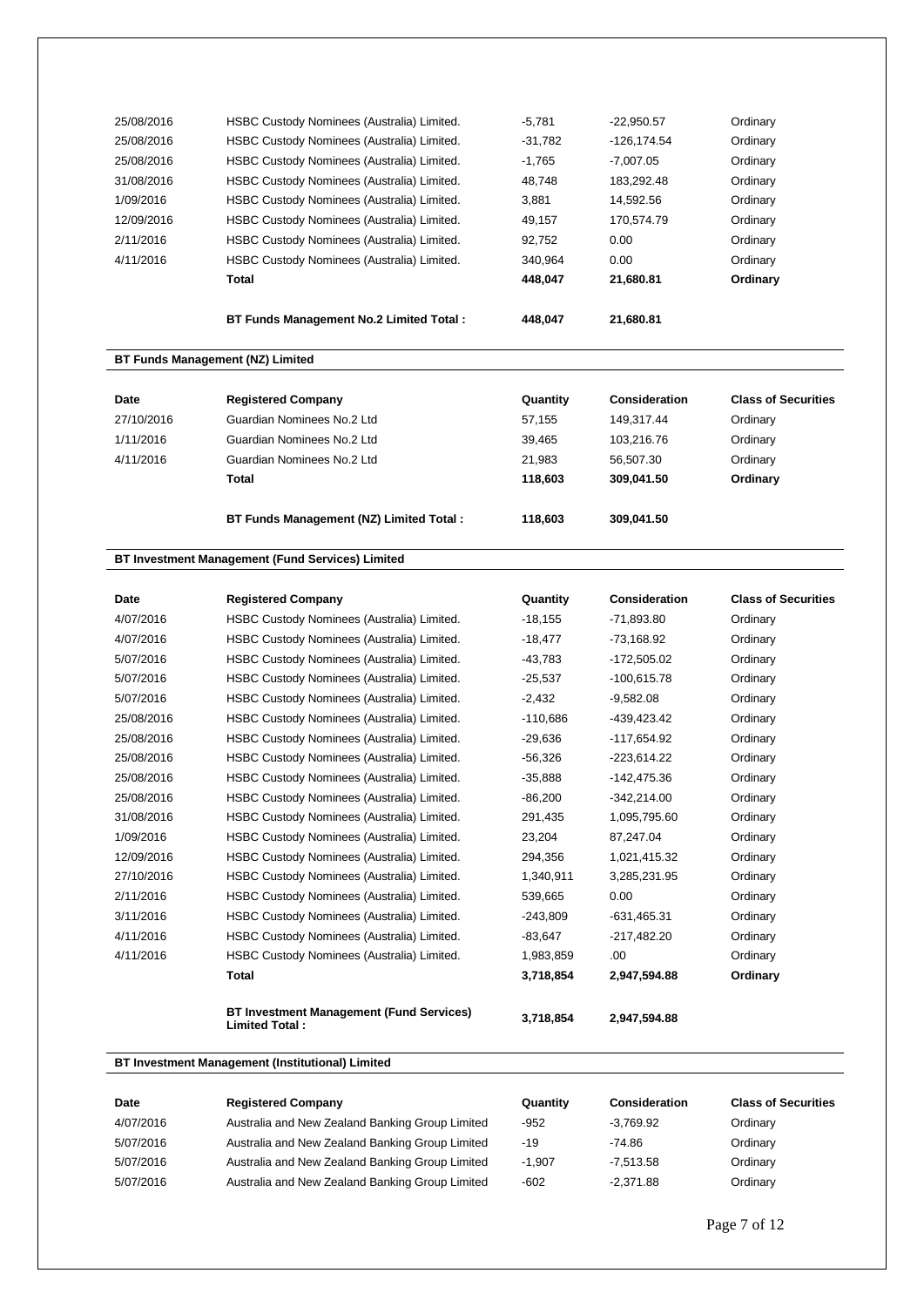|            | BT Investment Management (Institutional) Limited<br>Total: | 1,454,840 | 214,722.56           |                            |
|------------|------------------------------------------------------------|-----------|----------------------|----------------------------|
|            | Total                                                      | 1,365,053 | 197,069.12           | Ordinary                   |
| 4/11/2016  | State Street Australia Limited                             | 336,520   | 0.00                 | Ordinary                   |
| 4/11/2016  | State Street Australia Limited                             | 676,584   | 0.00                 | Ordinary                   |
| 2/11/2016  | State Street Australia Limited                             | 91,543    | 0.00                 | Ordinary                   |
| 2/11/2016  | State Street Australia Limited                             | 184,050   | 0.00                 | Ordinary                   |
| 12/09/2016 | State Street Australia Limited                             | 48,901    | 169,686.47           | Ordinary                   |
| 12/09/2016 | State Street Australia Limited                             | 98,408    | 341,475.76           | Ordinary                   |
| 1/09/2016  | State Street Australia Limited                             | 7,927     | 29,805.52            | Ordinary                   |
| 1/09/2016  | State Street Australia Limited                             | 3,941     | 14,818.16            | Ordinary                   |
| 31/08/2016 | State Street Australia Limited                             | 99,549    | 374,304.24           | Ordinary                   |
| 31/08/2016 | State Street Australia Limited                             | 49,501    | 186,123.76           | Ordinary                   |
| 25/08/2016 | State Street Australia Limited                             | $-9,100$  | -36,127.00           | Ordinary                   |
| 25/08/2016 | State Street Australia Limited                             | $-38,263$ | $-151,904.11$        | Ordinary                   |
| 25/08/2016 | State Street Australia Limited                             | $-13,253$ | $-52,614.41$         | Ordinary                   |
| 25/08/2016 | State Street Australia Limited                             | $-12,093$ | -48,009.21           | Ordinary                   |
| 25/08/2016 | State Street Australia Limited                             | -743      | $-2,949.71$          | Ordinary                   |
| 25/08/2016 | State Street Australia Limited                             | $-1,651$  | $-6,554.47$          | Ordinary                   |
| 25/08/2016 | State Street Australia Limited                             | $-5,987$  | -23,768.39           | Ordinary                   |
| 25/08/2016 | State Street Australia Limited                             | $-20,956$ | $-83,195.32$         | Ordinary                   |
| 25/08/2016 | State Street Australia Limited                             | $-26,232$ | $-104, 141.04$       | Ordinary                   |
| 25/08/2016 | State Street Australia Limited                             | $-3,101$  | $-12,310.97$         | Ordinary                   |
| 25/08/2016 | State Street Australia Limited                             | $-596$    | $-2,366.12$          | Ordinary                   |
| 25/08/2016 | State Street Australia Limited                             | $-44,222$ | -175,561.34          | Ordinary                   |
| 5/07/2016  | State Street Australia Limited                             | $-17,177$ | -67,677.38           | Ordinary                   |
| 5/07/2016  | State Street Australia Limited                             | $-10,519$ | -41,444.86           | Ordinary                   |
| 5/07/2016  | State Street Australia Limited                             | $-13,621$ | -53,666.74           | Ordinary                   |
| 4/07/2016  | State Street Australia Limited                             | $-4,732$  | -18,738.72           | Ordinary                   |
| 4/07/2016  | State Street Australia Limited                             | $-9,387$  | -37,172.52           | Ordinary                   |
| 4/07/2016  | State Street Australia Limited                             | $-238$    | $-942.48$            | Ordinary                   |
| Date       | <b>Registered Company</b>                                  | Quantity  | <b>Consideration</b> | <b>Class of Securities</b> |
|            | Total                                                      | 89,787    | 17,653.44            | Ordinary                   |
| 4/11/2016  | Australia and New Zealand Banking Group Limited            | 65,715    | 0.00                 | Ordinary                   |
| 2/11/2016  | Australia and New Zealand Banking Group Limited            | 17,876    | 0.00                 | Ordinary                   |
| 12/09/2016 | Australia and New Zealand Banking Group Limited            | 9,178     | 31,847.66            | Ordinary                   |
| 1/09/2016  | Australia and New Zealand Banking Group Limited            | 857       | 3,222.32             | Ordinary                   |
| 31/08/2016 | Australia and New Zealand Banking Group Limited            | 10,767    | 40,483.92            | Ordinary                   |
| 25/08/2016 | Australia and New Zealand Banking Group Limited            | $-480$    | $-1,905.60$          | Ordinary                   |
| 25/08/2016 | Australia and New Zealand Banking Group Limited            | $-831$    | $-3,299.07$          | Ordinary                   |
| 25/08/2016 | Australia and New Zealand Banking Group Limited            | $-3,641$  | $-14,454.77$         | Ordinary                   |
| 25/08/2016 | Australia and New Zealand Banking Group Limited            | $-651$    | $-2,584.47$          | Ordinary                   |
| 25/08/2016 | Australia and New Zealand Banking Group Limited            | $-1,098$  | $-4,359.06$          | Ordinary                   |
| 25/08/2016 | Australia and New Zealand Banking Group Limited            | $-875$    | $-3,473.75$          | Ordinary                   |
| 25/08/2016 | Australia and New Zealand Banking Group Limited            | $-155$    | $-615.35$            | Ordinary                   |
| 25/08/2016 | Australia and New Zealand Banking Group Limited            | -51       | $-202.47$            | Ordinary                   |
| 25/08/2016 | Australia and New Zealand Banking Group Limited            | $-32$     | -127.04              | Ordinary                   |
| 25/08/2016 | Australia and New Zealand Banking Group Limited            | $-3,312$  | $-13,148.64$         | Ordinary                   |
|            |                                                            |           |                      |                            |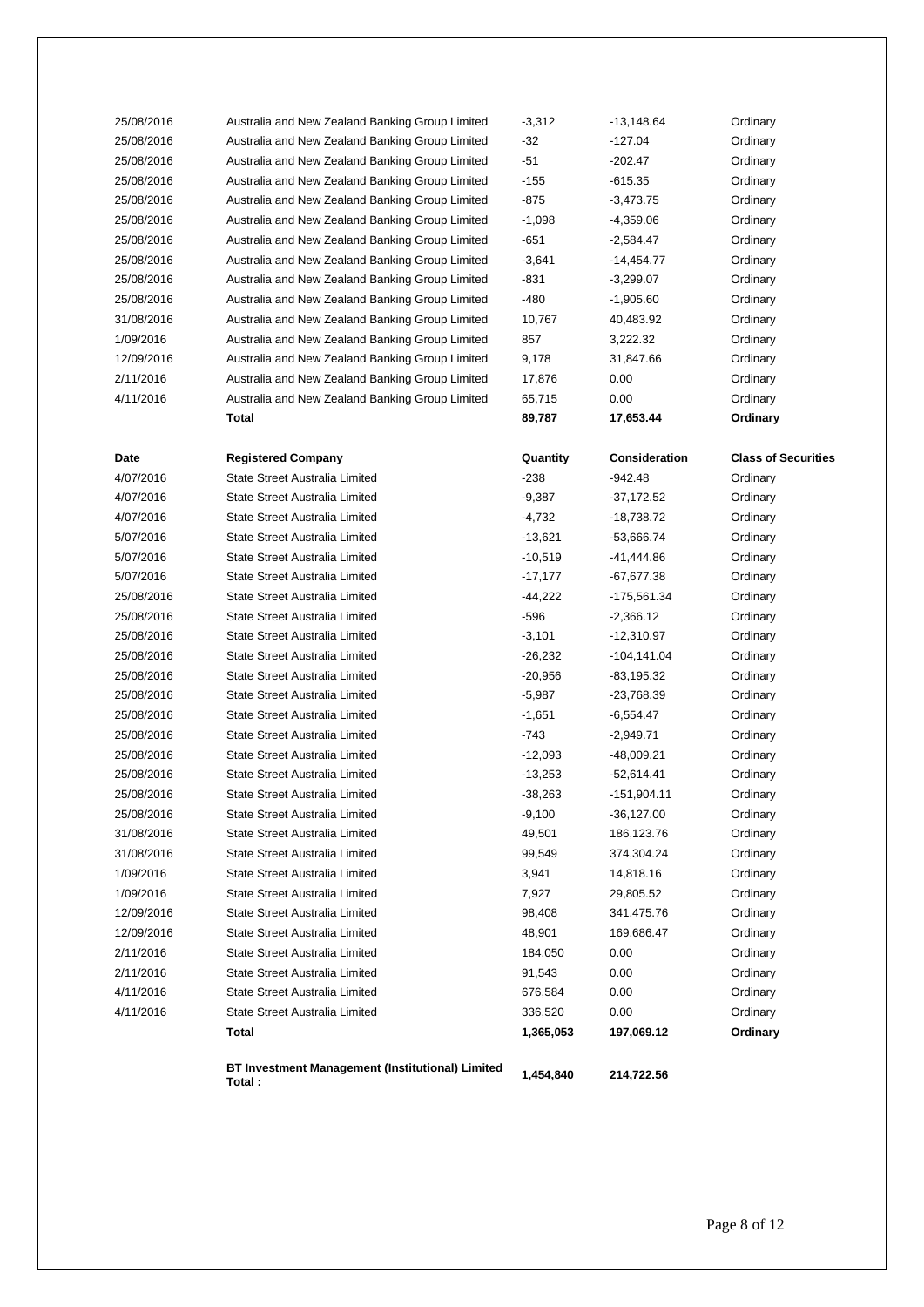# **Westpac RE Limited**

| Date       | <b>Registered Company</b>                  | Quantity | <b>Consideration</b> | <b>Class of Securities</b> |
|------------|--------------------------------------------|----------|----------------------|----------------------------|
| 16/09/2016 | HSBC Custody Nominees (Australia) Limited. | 2.286    | 7.909.56             | Ordinary                   |
| 26/10/2016 | HSBC Custody Nominees (Australia) Limited. | 879      | 0.00                 | Ordinary                   |
|            | Total                                      | 3.165    | 7.909.56             | Ordinary                   |
|            | <b>Westpac RE Limited Total:</b>           | 3.165    | 7.909.56             |                            |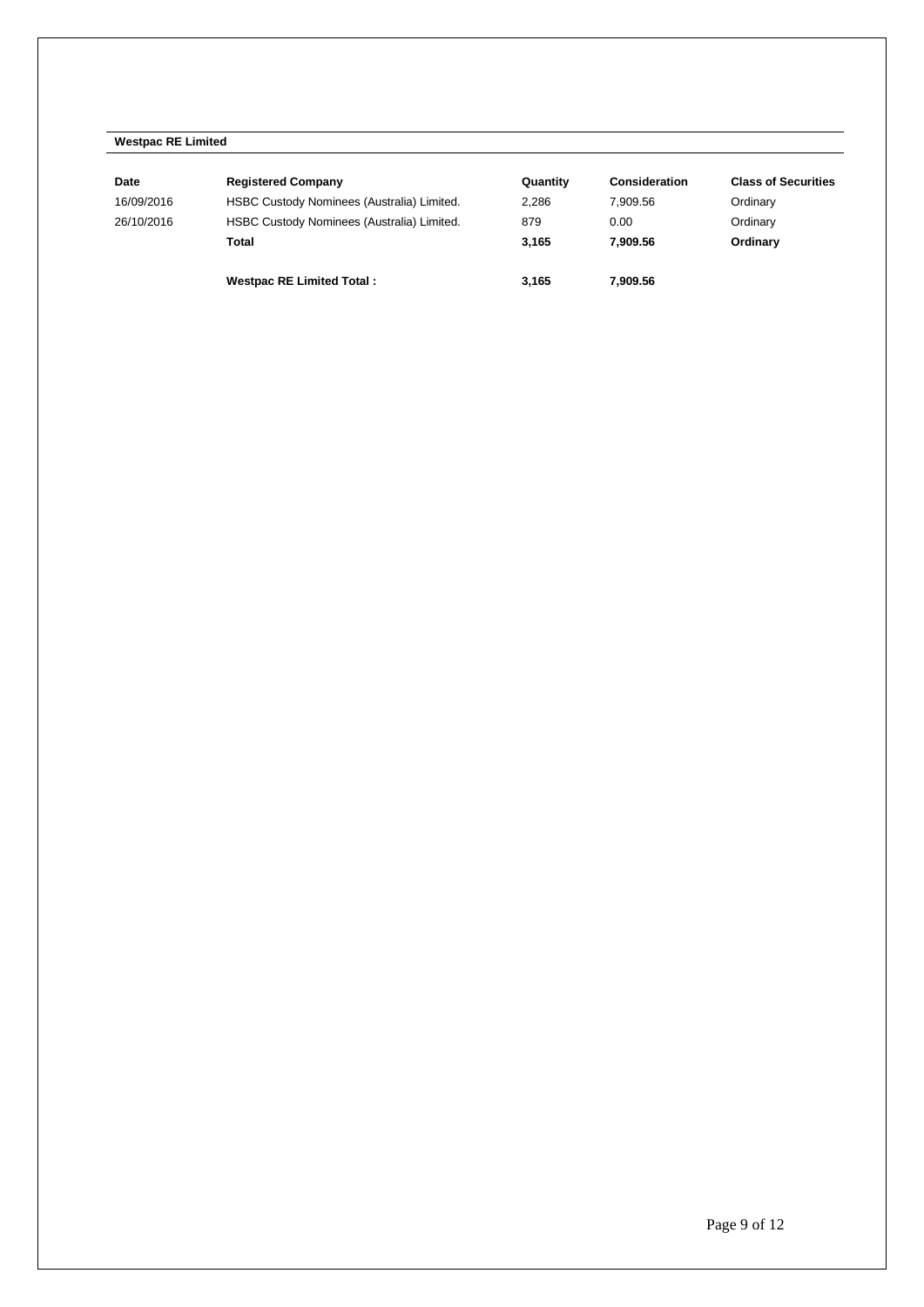### **ANNEXURE B**

This is the annexure 'B' (being 3 pages) referred to in Form 603, Notice of initial substantial holder, lodged for Westpac Banking Corporation ACN 007 457 141 and its associated entities

Tim Hartin – Company Secretary, Westpac Banking Corporation – 08/11/2016

| <b>Westpac Banking Corporation</b>                                                 | Australia        | Series 2011-3 WST Trust                   | Australia           |
|------------------------------------------------------------------------------------|------------------|-------------------------------------------|---------------------|
| 1925 (Commercial) Pty Limited                                                      | Australia        | Series 2012-1 WST Trust                   | Australia           |
| 1925 (Industrial) Pty Limited                                                      | Australia        | Series 2013-1 WST Trust                   | Australia           |
| 1925 Advances Pty Limited                                                          | Australia        | Series 2013-2 WST Trust                   | Australia           |
| A.G.C. (Pacific) Limited                                                           | Papua New Guinea | Series 2014-1 WST Trust                   | Australia           |
| Advance Asset Management Limited                                                   | Australia        | Series 2014-2 WST Trust                   | Australia           |
| Altitude Administration Pty Limited                                                | Australia        | Series 2015-1 WST Trust                   | Australia           |
| Altitude Rewards Pty Limited                                                       | Australia        | SIE-Lease (Australia) Pty Limited         | Australia           |
| Aotearoa Financial Services Limited                                                | New Zealand      | SIE-Lease (New Zealand) Pty Limited       | New Zealand         |
| Ascalon Capital Managers (Asia) Limited                                            | Hong Kong        | Sixty Martin Place (Holdings) Pty Limited | Australia           |
| Ascalon Capital Managers Limited                                                   | Australia        | St. George Business Finance Pty Limited   | Australia           |
| Ascalon Funds Seed Pool Trust                                                      | Australia        | <b>St. George Custodial Pty Limited</b>   | Australia           |
| Asgard Capital Management Limited                                                  | Australia        | St.George Equity Finance Limited          | Australia           |
| Asgard Wealth Solutions Limited<br>Australian Loan Processing Security Company Pty | Australia        | St. George Finance Holdings Limited       | Australia           |
| Ltd                                                                                | Australia        | St.George Finance Limited                 | Australia           |
| <b>Australian Loan Processing Security Trust</b>                                   | Australia        | St.George Life Limited                    | Australia           |
| <b>Belliston Pty Limited</b>                                                       | Australia        | St.George Motor Finance Limited           | Australia           |
| Bill Acceptance Corporation Pty Limited                                            | Australia        | St. George Security Holdings Pty Limited  | Australia           |
| BT (Queensland) Pty Limited                                                        | Australia        | Sydney Capital Corp Inc.                  | <b>USA</b>          |
| BT Australia Pty Limited                                                           | Australia        | The Home Mortgage Company Limited         | New Zealand         |
| BT Financial Group (NZ) Limited                                                    | New Zealand      | The Mortgage Company Pty Limited          | Australia           |
| BT Financial Group Pty Limited                                                     | Australia        | Value Nominees Pty Limited                | Australia           |
| BT Funds Management (NZ) Limited                                                   | New Zealand      | W2 Investments Pty Limited                | Australia           |
| BT Funds Management Limited                                                        | Australia        | Waratah Receivables Corp Pty Limited      | Australia           |
| BT Funds Management No.2 Limited                                                   | Australia        | Waratah Securities Australia Limited      | Australia           |
| BT Long Term Income Fund                                                           | Australia        | Westpac (NZ) Investments Limited          | New Zealand         |
| <b>BT Portfolio Services Limited</b>                                               | Australia        | Westpac Administration Pty Limited        | Australia           |
| BT Private Nominees Pty Limited                                                    | Australia        | Westpac Administration 2 Limited          | Australia           |
| <b>BT</b> Securities Limited                                                       | Australia        | Westpac Administration 3 Limited          | Australia           |
| BT Short Term Income Fund                                                          | Australia        | Westpac Administration 4 Limited          | Australia           |
| Canning Park Capital Pte. Ltd                                                      | Australia        | Westpac Altitude Rewards Trust            | Australia           |
| Capital Corporate Finance Limited                                                  | Australia        | Westpac Americas Inc.                     | <b>USA</b>          |
| Capital Finance (NZ) Limited                                                       | Australia        | Westpac Asian Lending Pty Limited         | Australia           |
| Capital Finance Australia Limited                                                  | Australia        | Westpac Bank-PNG-Limited                  | Papua New<br>Guinea |
| Capital Finance New Zealand Limited                                                | Australia        | Westpac Capital Holdings Inc.             | <b>USA</b>          |
| Capital Fleetlease Limited                                                         | Australia        | Westpac Capital Markets Holding Corp.     | USA                 |
| Capital Motor Finance Limited                                                      | Australia        | Westpac Capital Markets LLC               | USA                 |
| Capital Rent Group Limited                                                         | New Zealand      | Westpac Capital-NZ-Limited                | New Zealand         |
| <b>CBA</b> Limited                                                                 | Australia        | Westpac Cash PIE Fund                     | Australia           |
| <b>Challenge Limited</b>                                                           | Australia        | Westpac Cook Cove Trust I                 | Australia           |
|                                                                                    |                  |                                           |                     |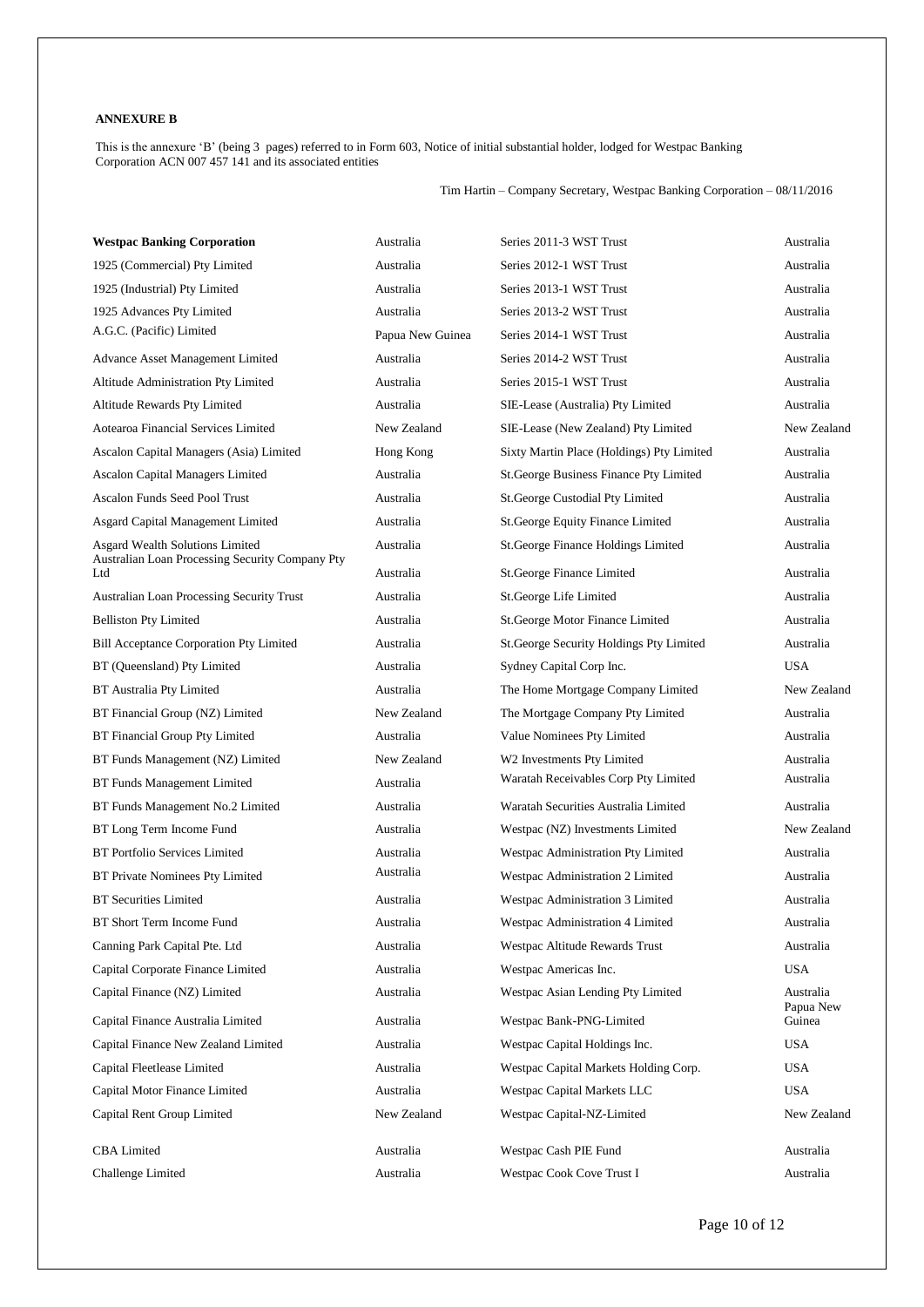| Core Infrastructure Income Feeder 1 LP 2016                             | Partnership(Scotland) | Westpac Cook Cove Trust II                                                | Australia   |
|-------------------------------------------------------------------------|-----------------------|---------------------------------------------------------------------------|-------------|
| Core Infrastructure Income Feeder 2 LP 2016                             | Partnership(Scotland) | Westpac Covered Bond Trust                                                | Australia   |
| Core Infrastructure Income Master LP 2016                               | Partnership(England)  | Westpac Custodian Nominees Pty Limited                                    | Australia   |
| Core Infrastructure Income Holdings Limited 2016                        | Partnership(England)  | Westpac Databank Pty Limited                                              | Australia   |
| Crusade ABS Series 2012 - 1 Trust                                       | Australia             | Westpac Debt Securities Pty Limited                                       | Australia   |
| Crusade ABS Series 2013 - 1 Trust                                       | Australia             | Westpac Delta LLC                                                         | <b>USA</b>  |
| Crusade ABS Series 2015 - 1 Trust                                       | Australia             | Westpac Direct Equity Investments Pty Limited                             | Australia   |
| Crusade ABS Series 2016 - 1 Trust                                       | Australia             | Westpac Equipment Finance Limited                                         | Australia   |
| Crusade CP Management Pty Limited                                       | Australia             | Westpac Equity Holdings Pty Limited                                       | Australia   |
| Crusade CP No.1 Pty Limited                                             | Australia             | Westpac Equity Investments NZ Limited                                     | New Zealand |
| Crusade Euro Trust 1E of 2006                                           | Australia             | Westpac Equity Pty Limited                                                | Australia   |
| Crusade Euro Trust 1E of 2007                                           | Australia             | Westpac Europe Limited                                                    | UK          |
| Crusade Global Trust 1 of 2007                                          | Australia             | Westpac Finance (HK) Limited                                              | Hong Kong   |
| Crusade Global Trust 2 of 2006                                          | Australia             | Westpac Financial Consultants Limited                                     | Australia   |
| Crusade Management Limited                                              | Australia             | Westpac Financial Holdings Pty Limited                                    | Australia   |
| Crusade 2P Trust of 2008                                                | Australia             | Westpac Financial Services Group Limited                                  | Australia   |
| Danaby Pty Limited                                                      | Australia             | Westpac Financial Services Group-NZ-Limited                               | New Zealand |
| eQR Securities Pty. Limited                                             | Australia             | Westpac Financial Services Limited                                        | Australia   |
| Europe Infrastructure Debt LP                                           | UK                    | Westpac Funding Holdings Pty Limited                                      | Australia   |
| General Credits Pty Limited                                             | Australia             | Westpac Funds Financing Holdco Pty Limited                                | Australia   |
| Halcyon Securities Pty Limited                                          | Australia             | Westpac Funds Financing Pty Limited                                       | Australia   |
| Hastings Advisers LLC                                                   | <b>USA</b>            | Westpac General Insurance Limited                                         | Australia   |
| Hastings Forestry Investments Limited                                   | New Zealand           | Westpac General Insurance Services Limited                                | Australia   |
| Hastings Forests Australia Pty Limited                                  | Australia             | Westpac Global Capital Markets Pty Limited                                | Australia   |
| Hastings Funds Management (UK) Limited                                  | Singapore             | Westpac Group Investment-NZ-Limited                                       | New Zealand |
| Hastings Funds Management (USA) Inc.                                    | UK                    | Westpac Holdings-NZ-Limited                                               | New Zealand |
| Hastings Funds Management Asia Pty. Limited                             | USA                   | Westpac Investment Capital Corporation                                    | USA         |
| Hastings Funds Management Limited                                       | Australia             | Westpac Investment Vehicle No.2 Pty Limited                               | Australia   |
| Hastings Infrastructure 1 Limited                                       | UK                    | Westpac Investment Vehicle No.3 Pty Limited                               | Australia   |
| Hastings Infrastructure 2 Limited                                       | UK                    | Westpac Investment Vehicle Pty Limited                                    | Australia   |
| Hastings Investment Capital LP                                          | <b>USA</b>            | Westpac Leasing Nominees-Vic.-Pty Limited                                 | Australia   |
| Hastings Investment Management Pty Ltd                                  | UK                    | Westpac Lenders Mortgage Insurance Limited                                | Australia   |
| Hastings Investments GP LLC                                             | Australia             | Westpac Life Insurance Services Limited                                   | Australia   |
| Hastings Korea Company Limited                                          | Korea                 | Westpac Life-NZ-Limited                                                   | New Zealand |
| Hastings Management Pty Limited                                         | Australia             | Westpac New Zealand Group Limited                                         | New Zealand |
|                                                                         |                       |                                                                           |             |
| Hastings Private Equity Fund IIA Pty Limited                            | Australia             | Westpac New Zealand Limited                                               | New Zealand |
| <b>Hitton Pty Limited</b>                                               | Australia             | Westpac New Zealand Staff Superannuation Scheme<br><b>Trustee Limited</b> | New Zealand |
| HLT Custodian Trust                                                     | New Zealand           | Westpac Nominees-NZ-Limited                                               | New Zealand |
| Infrastructure GP LLP                                                   | UK                    | Westpac Notice Saver PIE Fund                                             | Australia   |
| Infrastructure GP 2 LLP                                                 | UK                    | Westpac NZ Covered Bond Holdings Limited                                  | New Zealand |
| <b>Infrastructure Research and Advisory Services</b><br>Private Limited | India                 | Westpac NZ Covered Bond Limited                                           | New Zealand |
| Magnitude Group Pty Limited                                             | Australia             | Westpac NZ Operations Limited                                             | New Zealand |
| <b>MIF Custodian Trust</b>                                              | New Zealand           | Westpac NZ Securitisation Holdings Limited                                | New Zealand |
| Mortgage Management Pty Limited                                         | Australia             | Westpac NZ Securitisation Limited                                         | New Zealand |
| Net Nominees Limited                                                    | Australia             | Westpac NZ Securitisation No. 2 Limited                                   | New Zealand |
|                                                                         |                       |                                                                           |             |